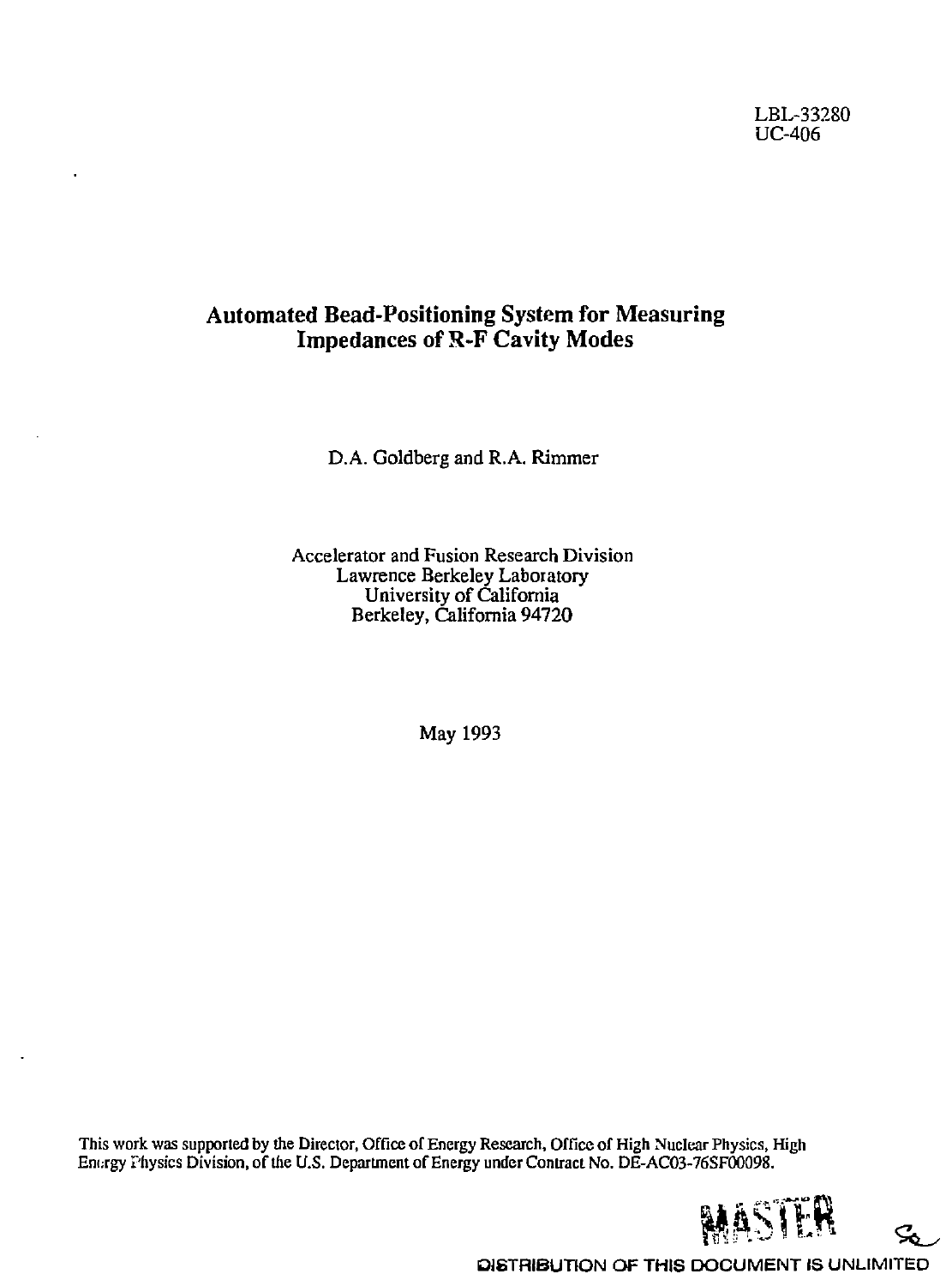# Automated Bead-Positioning System For Measuring Impedances of R-F Cavity Modes\*

D.A. Goldberg and R.A. Rimmer, Lawrence Berkeley Laboratory Berkeley, CA 94720

#### *Abstract*

We describe a fully automated bead puller system which uses stepping motors to position the bead, and an HP-8510 network analyzer to measure the resulting frequency shifts, both devices being under computer control. Longitudinal motion of the bead is used for measurement of cavity shunt impedance. In addition, azimuthal scans ... fixed longitudinal position aid in determining the multipole cha; :ictcr of higher-order modes. High sensitivity/accuracy is made possible by measuring phase shifts at the unperturbed resonant frequencies (rather than frequency shifts themselves), thereby permitting averaging factors of  $> 500$ with only modest increases in data acquisition time. Sample measurements will be presented. A comprehensive analysis of the experimental results is presented in an accompanying paper [1].

## I. INTRODUCTION

The longitudinal and transverse kicks which a beam of particles experiences, due to either externally imposed or self-generated fields, upon passing through any device in the accelerator can be parametrized in terms of the respective shunt impedances of that device [2]. Those impedances can be represented as integrals along the beam path involving the longitudinal or transverse fields. One of the most com-

mon methods for measuring the fields in a resonant device such as an R-F cavity is to make use of the fact that the introduction of a small perturbing object causes a shift in the resonant frequency which is proportional :o the square of the local field [3]. Hence by moving such an object, frequently referred to generically as a "bead," along, say, the axis of the device, and measuring frequency shift as a function of position, one can determine the field values for the integrand of the impedance integral. Furthermore, by measuring the (longitudinal) impedance along a series of transversely displaced paths, we can, through the use of the Panofsky-Wenzel Theorem, determine the transverse shunt impedance as well [2,4].

### II. DESCRIPTION OF APPARATUS

Figure 1 shows the bead puller together with a device under test, in this case the model B-Factory cavity described in Ref. 2. The test bead is mounted on a thin Kevlar string which runs longitudinally through the cavity. For most of our measurements, our "bead" consisted of a .040 in. diameter, 1 in. long stainless steel needle, which is almost exclusively sensitive to the longitudinal electric field. However, because analytic expressions for the form factors necessary to convert frequency shift to field strength are only derivable for a limited number of bead shapes (cylinders are



Fig.1 Bead Puller and Model B-Factory Cavity

This work was supported by the Director, Office of Energy Research, Office of High Energy and Nuclear Physics, High Energy Physics Division, of the U.S. Department of Energy under Contract No. DE-AC03-76SF00098.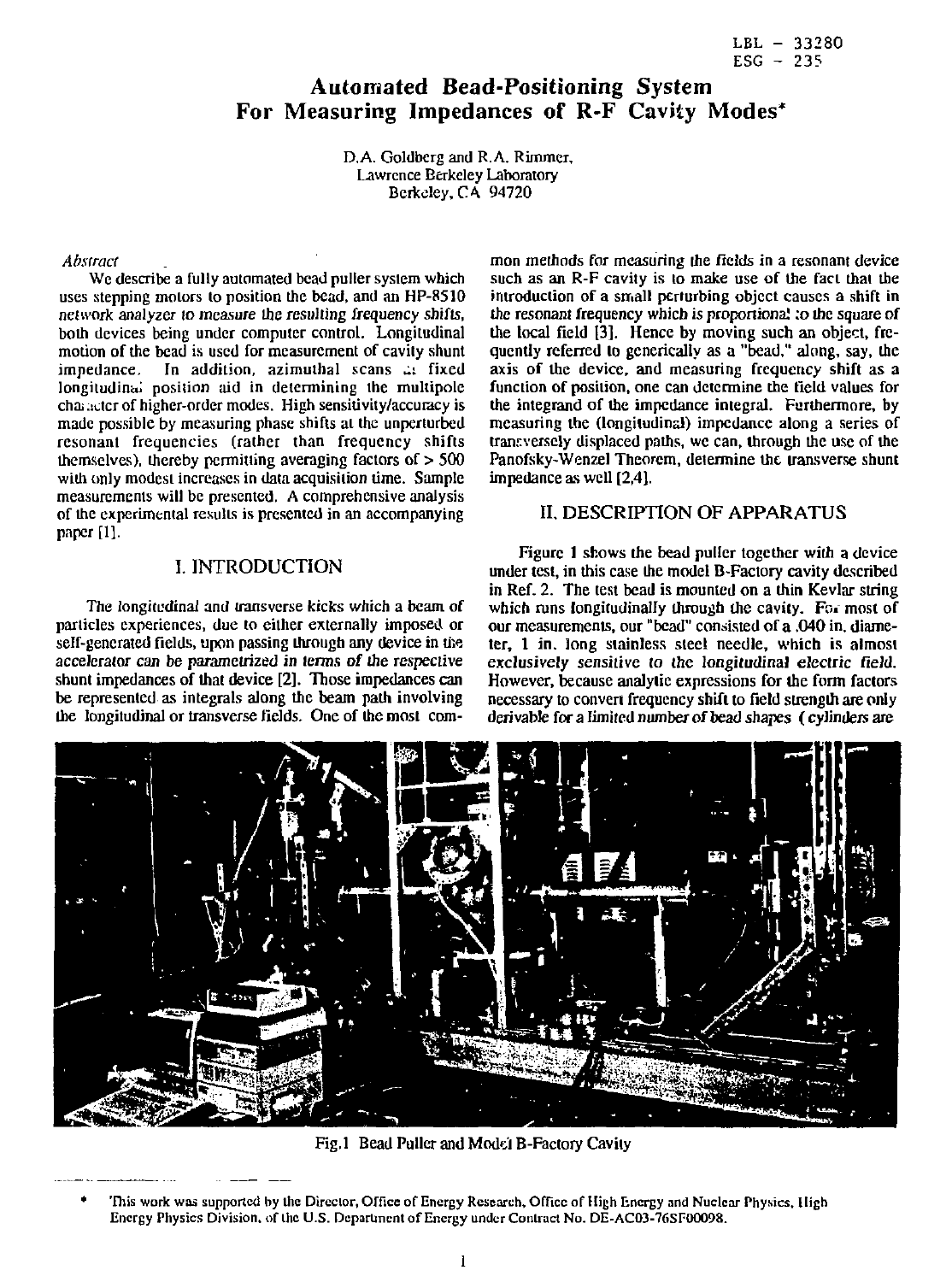not among such shapes; small spheres are), it was necessary to "calibrulc" die needle, This was done by first measuring the field in the  $TM_{010}$  mode (which is known to be almost perfectly longitudinal on the cavity axis) with a .375" diameter spherical alumina (99.5% purity) bead, remeasuring it with the needle, and normalizing the latter data to die former.

The needle was mounted on a .018" dia. Kevlar string; the bead, on a .023" one. In addition to its high tensile strength (50 lbs. for die former string. 80 lbs for the latter), Kevlar has the added advantage that after it is "run in" by making three or four full-length traverses, it shows negligible further elongation.

Positioning of die bead is accomplished by means of a set of Lintech TWIN RAIL<sup>®</sup> tables which are driven by Compumotor SX 57-102 stepping motors under the control of Model SX programmable controllers. The Linlech tables use an Acme thread lead screw so that in die event of loss of stepping motor power, even the vertically mounted tables retain their position.

Longitudinal (z-)motion is controlled by the long table shown at the far (left hand) end of the cavity; the geometry is shown schematically in Pig. 2. The total table travel is roughly 60 cm, but this can be multiplied with the use of a block and tackle arrangement; the present setup employs a multiplication factor of three, making it possible to measure devices nearly iwo meters long. Use of an 8 lb. counterweight is sufficient to maintain the vertical position of a bead of mass up to 7 gm. to within I mm over its entire distance of travel.



Fig. 2. Schematic Representation of Longitudinal Drive

Transverse bead position is determined by a pair of x,y tables at cither end of the apparatus, on one of which the zdrive (table and pulleys) is mounted (see Fig. 1). Both  $x$ table motors are driven by a common controller, as are both y-lable motors. The range of travel in both transverse planes is ±8cm. Each set of tables is mounted on its own modular frame; in the present experiment, both table frames are mounted on a common bed which also supports the cavity. However, the modular construction also permits transporting the apparatus to measure cavities "in the field" or on their own support stands.

The table motion and controller settings can be directed from a Hewlett-Packard (HP) 216 computer via an RS-232 serial link. (A hand controller can also be used to adjust table position.) The same computer is also used to control (via die GP-IB) die frequency measurements, as well as to compute the beam impedances from die measurement data.

Measurement of the (shift of die) cavity resonant frequency is done using an HP 8510 network analyzer. In the present setup, we employ two probes, one to excite the cavity, and one to detect die excitation, and determine the resonant frequency from S<sub>21</sub>. For high-Q modes, one can measure frequency shifts directly. However, for low-Q modes it is much more advantageous to measure the phase shifts at die unperturbed resonant frequency.

A similar measurement technique has been recently reported by the Chalk River group in their measurements of the longitudinal fields of die accelerating modes of RF cavities and RFQ's [5], Our method differs from theirs in several significant ways. First, instead of measuring "on the fly," we bring the probe to a stop during the measurement, which permits signal averaging at each point,<sup>1</sup> thereby making possible accurate determination of phase shifts as small as even a few tenths of a degree. Secondly, use of the 1 IP 8510 analyzer in the single-frequency (CW) mode makes it possible to use an averaging factor of up to 128 at as little as 1 second per point, or as high as 4096. at less than 2 sec per point, enabling us to do a 100 point scan in less than two minutes.<sup>2</sup> In addition, the 3-dimensional motion capability pcnniis us to do nol only transverse scans (for measuring transverse impedance), but to take angular distributions to facilitate mode identification.

#### III. RESULTS AND ANALYSIS



Fig. 3 Frequency shift *vs* position for fundamental mode of die B-factory model cavity.

Results of the frequency measurements of the fundamental mode are shown in Fig. 3., where we have plotted the

<sup>&</sup>lt;sup>1</sup>Signal averaging is essential for measuring the fields of the strongly damped modes, as well as for accurately determining the small transverse gradients of the longitudinal medes.

<sup>&</sup>lt;sup>2</sup>There is also a 2-3 minute measuring "overhead" which includes a recording of the full spectrum at the start and end of each run, as well as a one-half second settling time between the end of the bead movement and the start of the measurement.